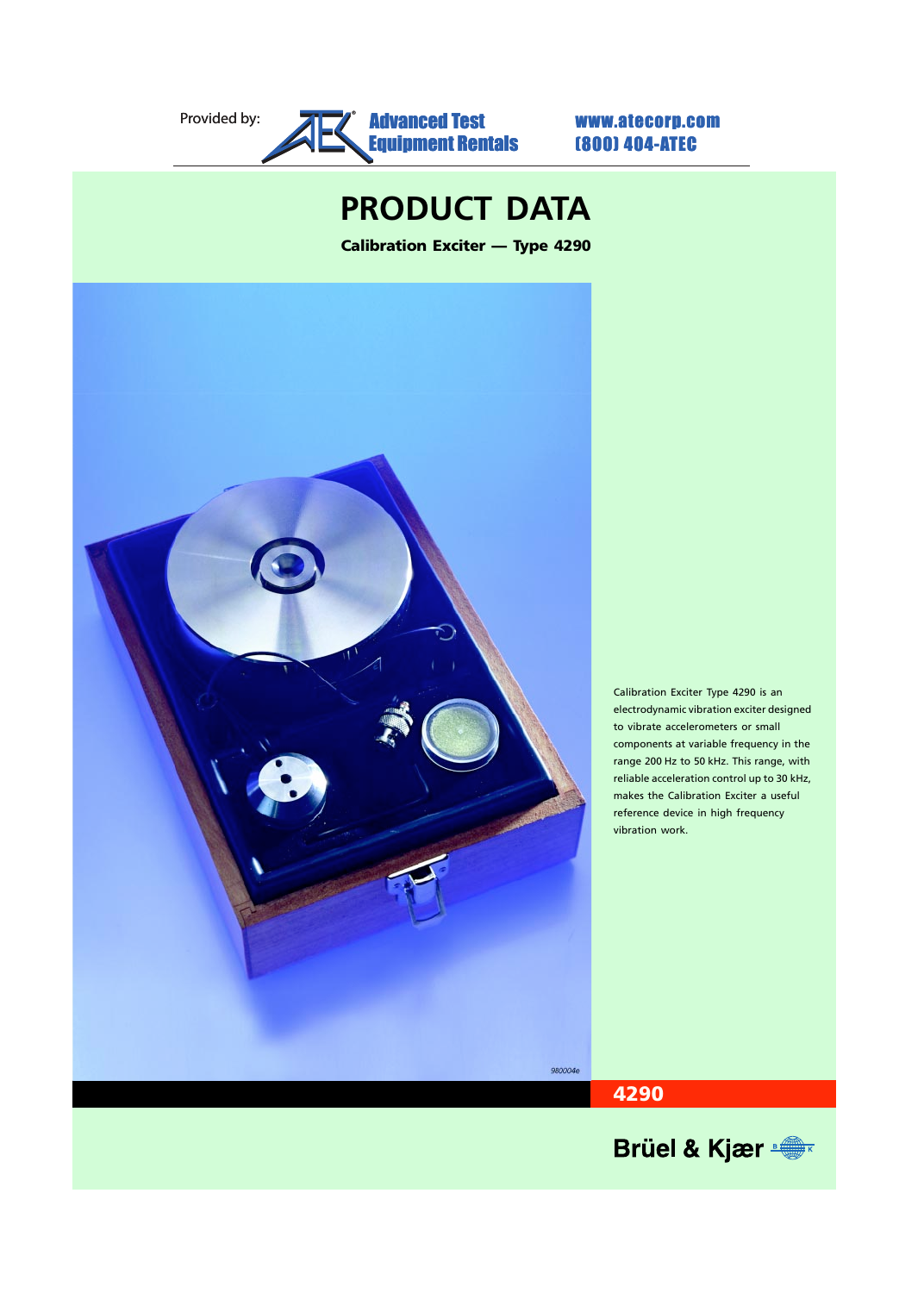#### Uses and Features

| <b>USES</b>     | O Frequency response recording of accelerometers and other vibration<br>transducers       |
|-----------------|-------------------------------------------------------------------------------------------|
| <b>FEATURES</b> | $\bigcirc$ Precision control of vibration level with built-in regulating<br>accelerometer |
|                 | $\circ$ Frequency range 200 Hz to 50 kHz                                                  |
|                 | $\bigcirc$ Small, rigid construction                                                      |
|                 |                                                                                           |

### Calibration Exciter Type 4290

The Exciter consists of two separate parts, a cylindrical permanent magnet and a small compact moving element with built-in control accelerometer. When the moving element is placed onto the core of the permanent magnet, the drive coil is situated in the radial magnetic field produced by the magnet. Suitable suspension is obtained by simply inserting a disc of foam nylon between the moving element and the magnet core. (This type of floating suspension has no transverse resonance in the frequency range of the calibration exciter.)

The suspension resonance occurs at 30 to 100 Hz. Small dimensions, extreme compactness and rigid construction, give the moving element an outstandingly high first resonant frequency: above 50 kHz. The builtin control accelerometer, which has a mounted resonant frequency around 60 to 70 kHz, follows exactly the movement of the table, and the output signal is used to control and monitor the acceleration at the table surface.

The exciter will be driven by a sine/noise generator through a power amplifier. The maximum force output which is around  $3N(0.6751bf)$ peak is obtained with a power of 2.5 W.

The acceleration level obtained with a typical 30 g accelerometer is of the order  $1 \text{ ms}^{-2}$  (0.1 g) which is sufficient for calibration of piezoelectric accelerometers.

The calibration exciter can be used in environmental test chambers in a range from 0 to 80°C (32 to 176°F).

#### Example of Use

The main purpose of the calibration exciter is the automatic plotting of the high frequency response of accelerometers in combination with a Brüel & Kjær Type 3550 Analyzer (with WT 8091 software) and a printer. A measuring set-up is shown in [Fig. 1](#page-2-0). The drive signal is provided by the generator module in the analyzer which covers the frequency range 200 Hz to 50 kHz, and the Power Amplifier Type 2712 (or 2706).

The built-in control accelerometer monitors the vibration level and provides a control signal to the analyzer (channel A) via the Microphone Preamplifier with Adaptor JJ 2617. The output signal level from the noise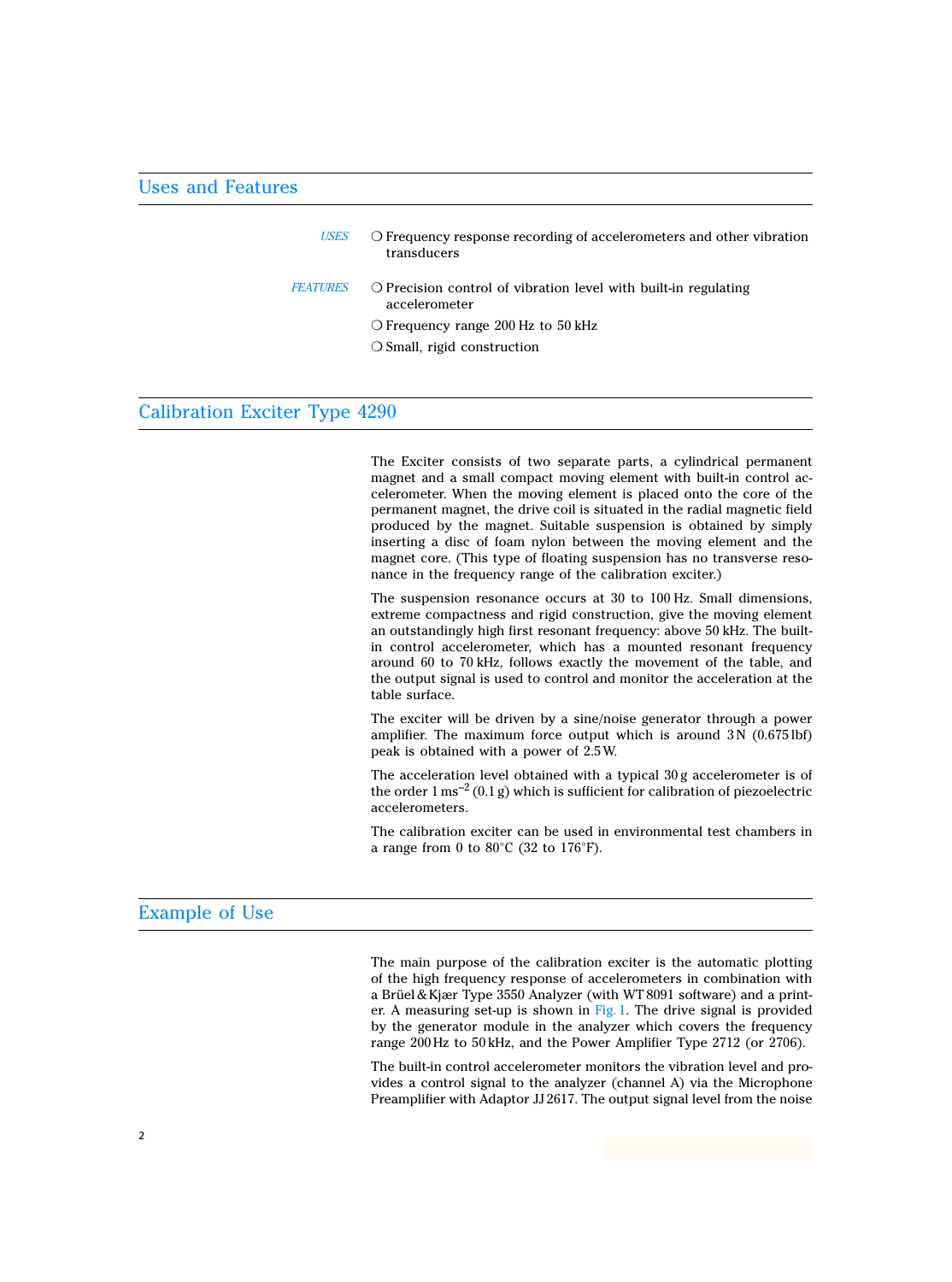generator module is regulated by the channel A input signal which keeps the acceleration level approximately to the chosen level. With the accelerometer under test connected to channel B, the analyzer is able to calculate the frequency response.

<span id="page-2-0"></span>*Fig. 1 Measuring arrangement for the frequency response calibration of accelerometers*





*Fig. 2 Frequency response of an accelerometer with the set-up shown in Fig. 1*